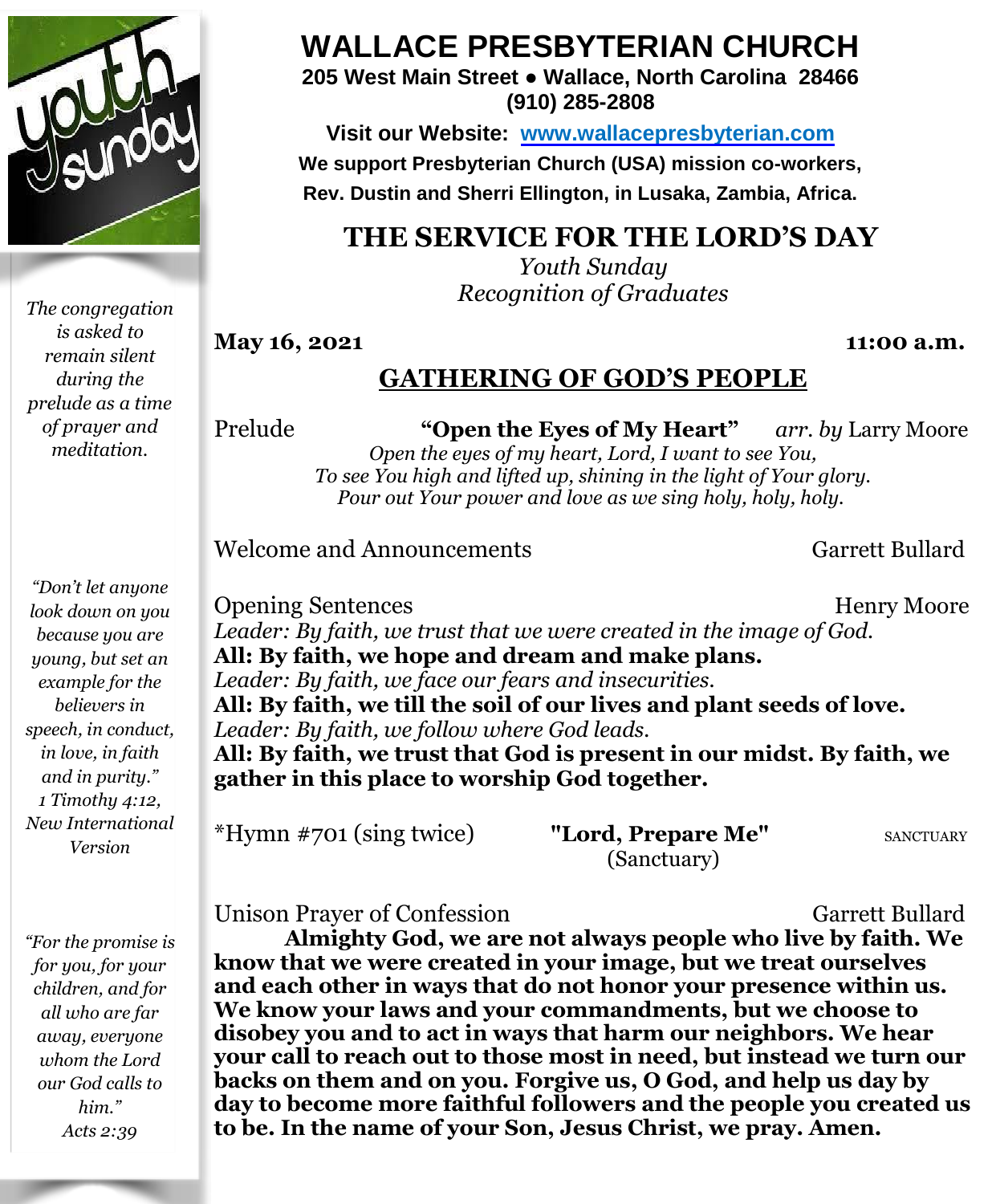*"May our sons in their youth be like plants full grown, our daughters like corner pillars, cut for the building of a palace." Psalm 144:12*

*"Judging others makes us blind, whereas love is illuminating. By judging others we blind ourselves to our own evil and to the grace which others are just as entitled to as we are." Dietrich Bonhoeffer, The Cost of Discipleship*

*"Help us accept each other as Christ accepted us; teach us as sister, brother, each person to embrace. Be present, Lord, among us and bring us to believe we are ourselves accepted, and meant to love and live." Hymn #754, "Help Us Accept Each Other, " Glory to God*

Responsive Assurance of Pardon James Sills *Leader: What we have hoped for is true. What we cannot see has been made known. God's forgiveness is certain and sure. In the name of Jesus Christ, we are forgiven! All: Thanks be to God!*

Gloria Patri **Glory Be to the Father Glory be to the Father, and to the Son, and to the Holy Ghost; as it was in the beginning, is now, and ever shall be, world without end. Amen, amen.**

#### **PROCLAIMING GOD'S WORD**

#### **Recognition of High School Graduates and Presentation of Bibles**

Children's Sermon Reese Blue

Prayer for Illumination and Madelyn Coombs **Almighty God, you have been faithful to your people throughout time. Calm our minds. Open our ears and our hearts this day that we might still hear of your faithfulness. Amen.**

| Sermon               | "The Judge and the Jury"         | <b>William Powell</b> |
|----------------------|----------------------------------|-----------------------|
| Gospel Lesson        | Matthew $7:1-5$                  | <b>Henry Moore</b>    |
| Old Testament Lesson | <i>Psalm <math>75:1-7</math></i> | <b>Madelyn Coombs</b> |

A Time for Silent Reflection

Pastoral Prayer with the Lord's Prayer Madelyn Coombs

**Our Father who art in heaven, hallowed be Thy name. Thy kingdom come, Thy will be done, on earth as it is in heaven. Give us this day our daily bread; and forgive us our debts, as we forgive our debtors; and lead us not into temptation, but deliver us from evil. For Thine is the kingdom and the power and the glory, forever. Amen.**

## **GIVING THANKS TO GOD**

Presentation of Tithes and Offerings Hill Lanier Offertory **"10,000 Reasons"** *arr. by* Victor Labenske *Bless the Lord, O my soul. O my soul, worship His holy name. Sing like never before, O my soul. I'll worship Your holy name. The sun comes up, it's a new day dawning; it's time to sing Your song again. Whatever may pass and whatever lies before me, Let me be singing when the evening comes. You're rich in love and You're slow to anger. Your name is great and Your heart is kind. For all Your goodness, I will keep on singing, Ten thousand reasons for my heart to find.*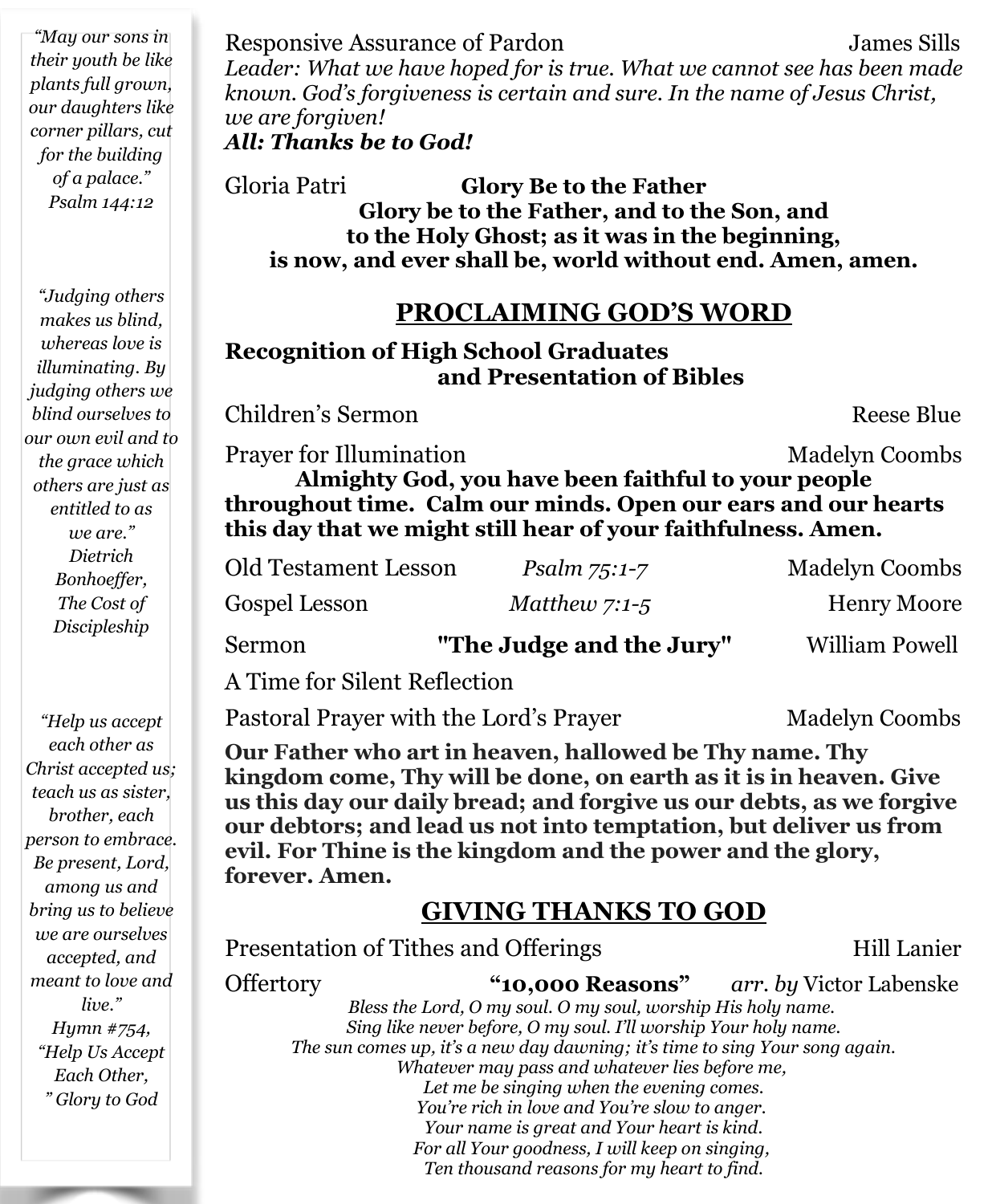\*Doxology and Prayer of Dedication James Sills *Praise God from whom all blessings flow; Praise Him all creatures here below; Praise Him above ye heavenly host; Praise Father, Son, and Holy Ghost. Amen.*



The Affirmation of Faith: The Apostle's Creed Windsor Farrior

**I believe in God the Father Almighty, Maker of heaven and earth.**

 **And in Jesus Christ his only Son our Lord; who was conceived by the Holy Ghost, the third day he rose again from the dead; he ascended into heaven, born of the Virgin Mary, suffered under Pontius Pilate, was crucified, dead, and buried; he descended into hell; and sitteth on the right hand of God the Father Almighty; from thence he shall come to judge the quick and the dead.**



**I believe in the Holy Ghost; the holy catholic Church; the communion of saints; the forgiveness of sins; the resurrection of the body; and the life everlasting. Amen.**

*"Be strong and courageous; do not be frightened or dismayed, for the Lord your God is with you wherever you go." Joshua 1:9*

\*Hymn #765 **"May the God of Hope Go with Us"** ARGENTINA (Song of Hope/*Canto de esperanza*)

Postlude

\**All who are able may stand.*

Benediction **Garrett Bullard**